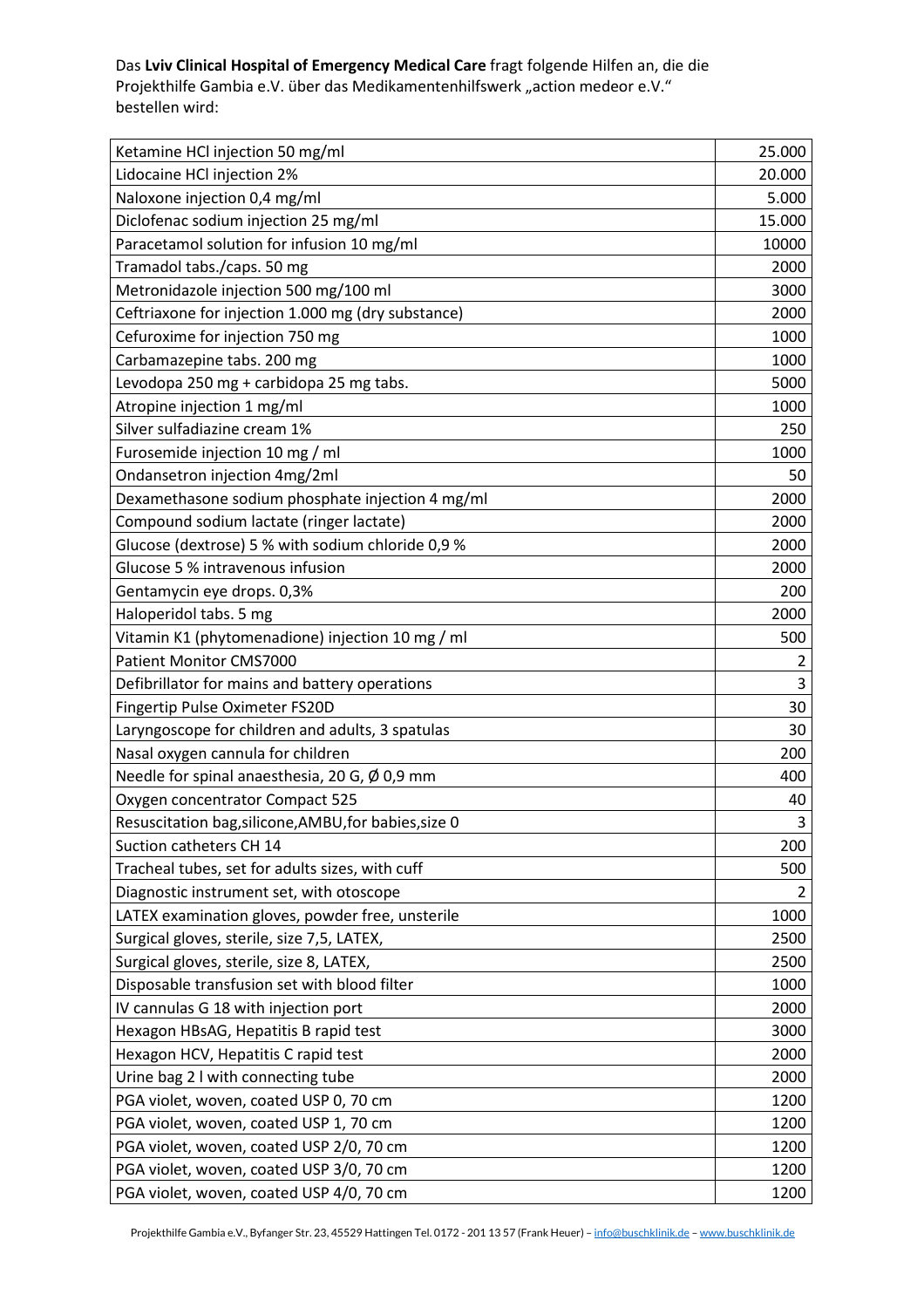| PGA violet, woven, coated USP 5/0, 70 cm          | 1200           |
|---------------------------------------------------|----------------|
| PGA woven, violet, USP 3/0, 70 cm                 | 1200           |
| Polyamid monofil USP 0, 75 cm                     | 1200           |
| Polyamid monofil USP 1, 75 cm                     | 1200           |
| Polyamid monofil USP 2/0, 75 cm                   | 1200           |
| Polyamid monofil USP 3/0, 75 cm                   | 1200           |
| Polyamid monofil USP 4/0, 75 cm                   | 1200           |
| Polyamid monofil USP 5/0, 75 cm                   | 1200           |
| Polyester, woven, USP 1, 75 cm                    | 1200           |
| Polyester, woven, USP 2/0, 75 cm                  | 1200           |
| Polyester, woven, USP 3/0, 75 cm                  | 1200           |
| Polyester, woven, USP 4/0, 75 cm                  | 1200           |
| Polyester, woven, USP 5/0, 75 cm                  | 1200           |
| Examination lamp, MACH LED 110, on 5 feet tripod  | 3              |
| Examination lamp, MACH LED 130, mobile            | 3              |
| Examination table, 195 x 65 cm, 70 mm padded      | 5              |
| Artery forceps, Kocher, curved, 14 cm             | 15             |
| Artery forceps, Kocher, straight, 14 cm           | 10             |
| Artery forceps, Kocher, straight, 20 cm           | 10             |
| Artery forceps, Mosquito, fine, straight, 12,5 cm | 20             |
| Artery forceps, Pean, curved, 16 cm               | 10             |
| Artery forceps, Pean, straight, 16 cm             | 20             |
| Dissecting forceps anatomical, 14 cm              | 30             |
| Dissecting forceps anatomical, 20 cm              | 30             |
| Dissecting forceps surgical, 14 cm                | 30             |
| Dissecting forceps surgical, 20 cm                | 10             |
| Dissecting scissors Metzenbaum, straight, 15 cm   | 15             |
| Dressing scissors, Lister, 14 cm                  | 20             |
| Needle holder Mathieu, 14 cm                      | 10             |
| Needle holder Mayo-Hegar, 15 cm                   | 10             |
| Needle holder Mayo-Hegar, 18 cm                   | 15             |
| Scissors curved Mayo, 144mm, blunt / blunt        | 15             |
| Scissors, surgical, curved, 14,5 cm               | 10             |
| Scissors, surgical, straight, 14,5 cm             | 10             |
| Splinter forceps, Feilchenfeld, 9 cm              | 15             |
| Suction pump, 1 I glass (plastic), 230V           | 15             |
| Suction unit on castors Kataspir                  | 20             |
| Towel clamps, Backhaus, 11 cm                     | 20             |
| Bedpan, polypropylene incl. lid, 25 cm            | 16             |
| Duodenal feeding tube Levin CH 12                 | 250            |
| Duodenal feeding tube Levin CH 16                 | 250            |
| Duodenal feeding tube Levin, CH 10                | 250            |
| Gastric feeding tube, CH 10                       | 300            |
| Gastric feeding tube, CH 8                        | 300            |
| Kidney bowl 25 cm, stainless steel                | 50             |
| Sphygmomanometer for upper arm, digital, M300     | 50             |
| Sphygmomanometer including cuff for adults        | 50             |
| 12-channel (1112L) electrocardiograph             | 1              |
| Glucometer Medisign MM1000                        | 20             |
| 12-channel electrocardiograph with printer        | $\overline{2}$ |

Projekthilfe Gambia e.V., Byfanger Str. 23, 45529 Hattingen Tel. 0172 - 201 13 57 (Frank Heuer) - info@buschklinik.de - www.buschklinik.de